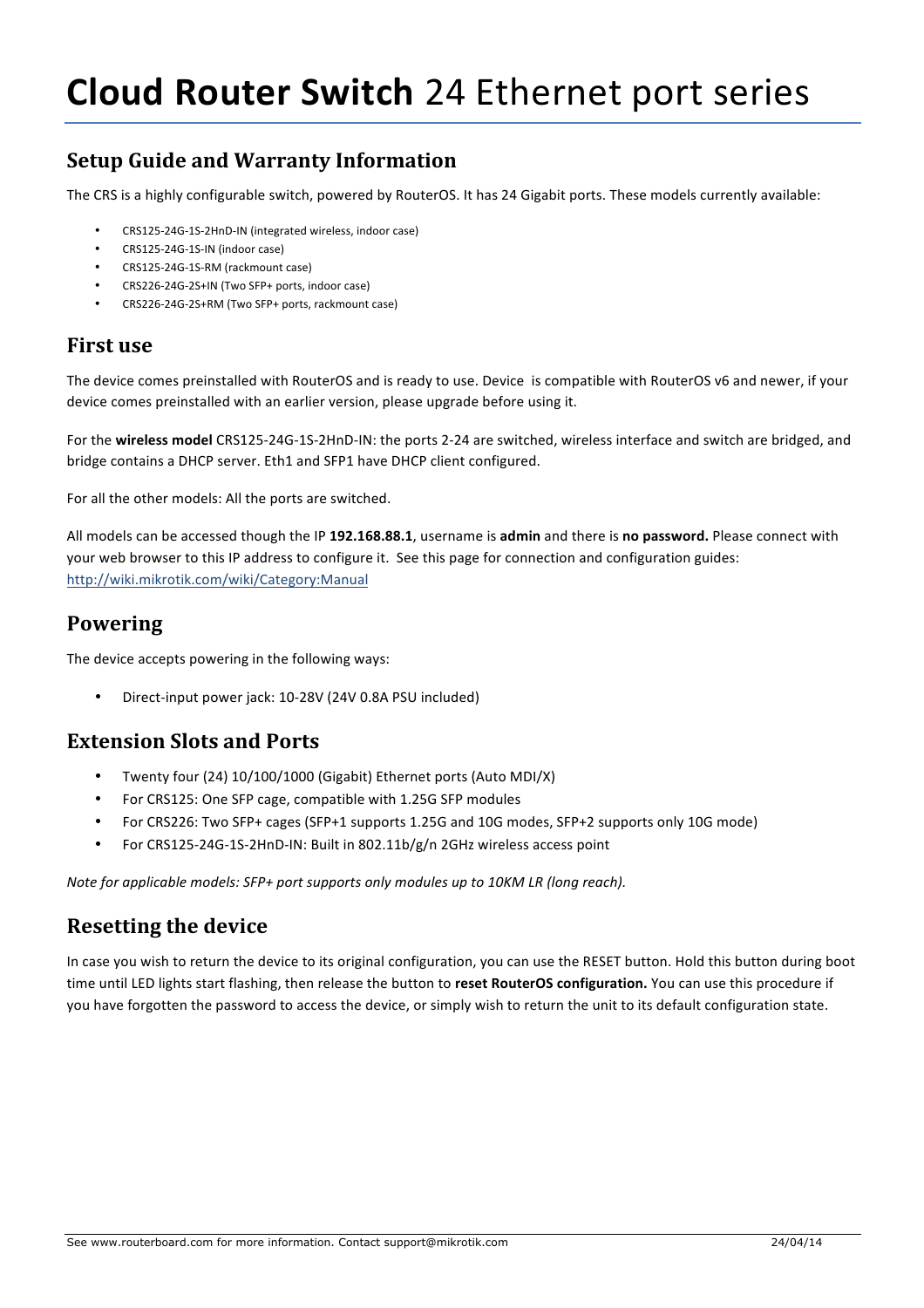## **Buttons and Jumpers**

- RouterBOOT reset button (image Reset1) has several functions:
	- $\checkmark$  Hold the button before powering on the device, and at power up, the button will force load the backup boot loader. Continue holding the button for the other two functions of this button:
	- $\checkmark$  Release the button when green LED starts flashing, to reset RouterOS configuration. To not load backup boot loader, you can start holding the button after power is already applied
	- $\checkmark$  Release the button after LED is no longer flashing (~20 seconds) to cause device to look for Netinstall servers (required for reinstalling RouterOS over network)
- RouterOS reset jumper hole (image Reset2): resets RouterOS software to defaults. Hold screwdriver pressed to this reset hole, and boot the device. Hold screwdriver in place until RouterOS configuration is cleared (10 seconds).

# **Operating System Support**

Currently tested operating system is MikroTik RouterOS (starting from version 6).

## **Safety Notice**

Electric shock hazard. This equipment is to be serviced by trained personnel only.



## **Copyright and Warranty information**

Copyright MikroTikls SIA. This document contains information protected by copyright law. No part of it may be reproduced or transmitted in any form without prior written permission from the copyright holder. RouterBOARD, RouterOS, RouterBOOT and MikroTik are trademarks of MikroTikls SIA. All trademarks and registered trademarks appearing in this document are the property of their respective holders.

Hardware. MikroTik warrants all RouterBOARD series equipment for the term of twelve (12) months from the shipping date to be free of defects in materials and workmanship under normal use and service, except in case of damage caused by mechanical, electrical or other accidental or intended damages caused by improper use or due to wind, rain, fire or other acts of nature.

To return failed units to MikroTik, you must perform the following RMA (Return Merchandise Authorization) procedure. Follow the instructions below to save time, efforts, avoid costs, and improve the speed of the RMA process.

1. If you have purchased your product from a MikroTik Reseller, please contact the Reseller company regarding all warranty and repair issues, the following instructions apply ONLY if you purchased your equipment directly from MikroTik in Latvia.

2. MikroTik does not offer repairs for products that are not covered by warranty. Exceptions can be made for: CCR1016-12G, CCR1016-12G-BU, CCR1036-12G-4S, RB1100, RB1100AH, RB1100AHx2, RB1200, RB600, RB600A and RB800 as a paid service (fees apply).

3. Out-of-warranty devices and devices not covered by warranty sent to Mikrotik will be returned to the sender at sender's cost. If the customer has not organized return of such rejected devices within 12 months from the day of arrival, MikroTik has the right to discard them.

#### RMA Instructions are located on our webpage here: http://rma.mikrotik.com

This document is provided "as is" without a warranty of any kind, expressed or implied, including, but not limited to, the implied warranty of merchantability and fitness for a particular purpose. The manufacturer has made every effort to ensure the accuracy of the contents of this document, however, it is possible that it may contain technical inaccuracies, typographical or other errors. No liability is assumed for any inaccuracy found in this publication, nor for direct or indirect, incidental, consequential or other damages that may result from such an inaccuracy, including, but not limited to, loss of data or profits. Please report any inaccuracies found to support@mikrotik.com